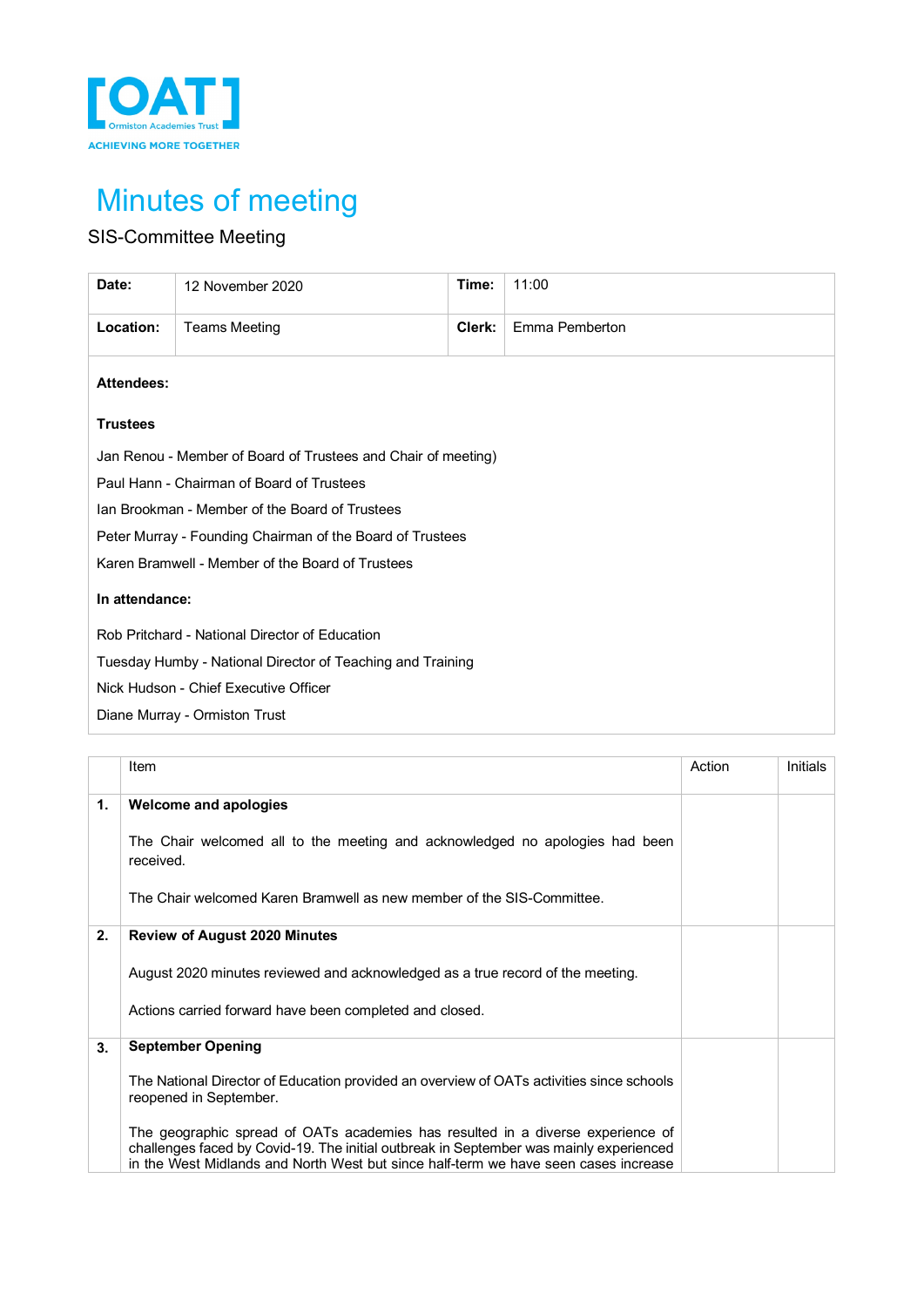

**ING MORE TOGETHER** 

in the East and South. Some academies have been hard hit by the virus, whereas others are only just feeling the effects of the virus.

OAT is working hard to maintain a balance between business as usual; working on development activities, and looking forward to the future, but this is difficult due to the challenging times we all find ourselves whilst dealing with Covid-19.

#### **Structure**

The National Director for Education overviewed the roles of both School Improvement, and Teaching and Training, and how both elements work collaboratively to support academies across the Trust to address school improvement, curriculum, and training.

During 2019 Lead Practitioners in academies reported directly to Regional Directors but this has since changed, and the role now reports directly to the National Director of Teaching and Training to maximise effectiveness and reach.

Regional Directors can identify and request support for academies and monitor the effectiveness and quality of support delivered, helping to providing a multi-discipline approach to school improvement.

This process is working well as there are checks and feedback obtained across both elements of School Improvement and Teaching and Learning to ensure the support provided works effectively to address the needs of academies.

#### **The Trustees asked for clarification on intensive support?**

The National Director for Education confirmed that the deployment of Lead Practitioners and Executive Principals help provide intense support to academies. Their effectiveness is monitored by Regional Directors, which can then be reviewed by both the National Director for Education and National Director for Teaching and Training.

#### **Covid**

Following the return to school in September OAT has seen a rapid increase in cases. Just prior to half-term 1775 students had been affected either through testing positive or selfisolation. Since half-term OAT has seen a significant increase in cases resulting in a total of 4627 isolations experienced since September.

The South and East regions have seen an increase in numbers, which correlates to the national experience of Covid-19 moving across the country.

An overview was provided for areas experiencing a higher rate of covid, and what actions are taking place to help mitigate the impact of the virus, including deep cleaning, selfisolating of staff and/or students, closure of year groups or schools where necessary. OAT is working closely with local authorities and Public Health England to ensure that any concerns are thoroughly addressed and to ensure that local protocols are being adhered to and risk assessments followed.

#### **The Trustees asked if best practice is being shared where academies experience cases.**

The National Director for Education confirmed that experts are investigating any localised outbreaks and will provide a summary of recommendations. These will be sent out to other academies.

A discussion took place overviewing the impact of Covid across the Trust and for the need for schools to remain vigilant to maintaining protocols to mitigate the risk of transmission as much as possible.

#### **Attendance**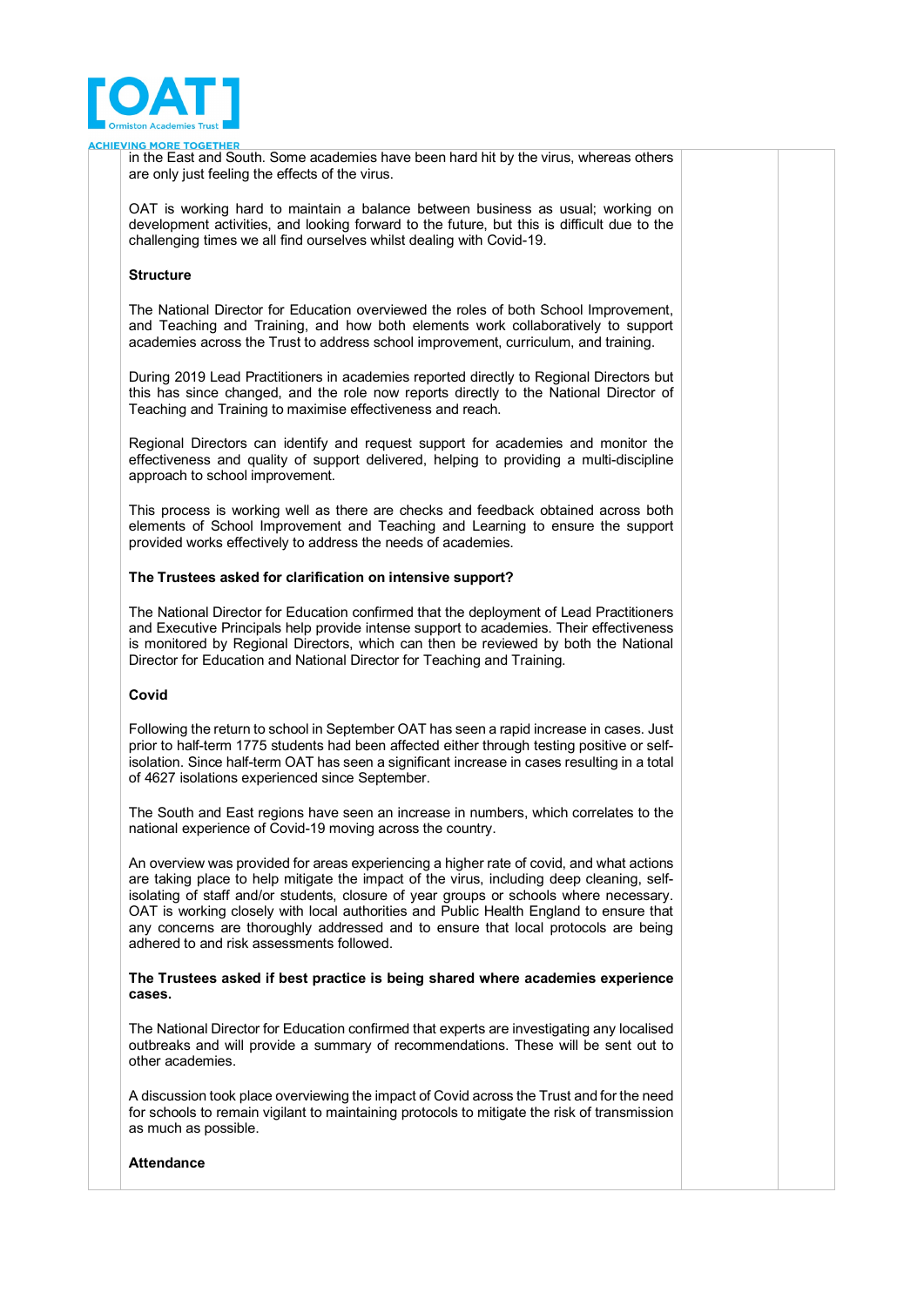

#### **NG MORE TOGETHER**

Figures for attendance confirm that actual attendance falls short of current targets for both attendance and persistent absence, with an increase in absenteeism for students who are well.

#### **Exclusions**

Figures suggest a mixed picture, but OAT is working hard to keep exclusions to a minimum. Behaviour has improved across the Trust mainly due to protocols and social distancing requirements since the start of September.

#### **Unseen Children & Strategies to encourage attendance**

OAT has been working to identify students who failed to return to school in September; the reasons for absence and what steps are being taken to resolve these instances.

Academies working proactively to address this using a vast variety of methods to encourage and support children in a return to school. Numbers of students absent from school are decreasing as a result and is continuing to improve as the term progresses.

**The Trustees asked if OAT is evidencing actions that are supported by external audit.**

The National Director for Education confirmed activities are recorded. OAT is also ensuring that correct absence code is recorded.

#### **The Trustees queried 'elective home education' and whether the high rates for this category are reflective of a national trend or something else?**

The National Director for Education confirmed that this is a trend across the country. As a Trust we are noting that absence in this area is declining and OAT are hopeful that this will continue to improve.

#### **GL Assessment**

An overview was provided on GL Assessment, employed to overcome the lack of KS3 assessments to provide a baseline for student population within OAT. The scope of testing was explained, including how assessments can help sculpt teaching strategies to bridge gaps in learning.

Although GL Assessment does not cater for primary students, OAT is using PiXL to identify learning requirements and to help implement therapies to fill gaps in learning.

#### **The Trustees asked if this new method is better**

The National Director for Education confirmed that this method is working well as it allows OAT to collect data centrally to assess. OAT can then formulate how to apply learning from a national, regional, and school level.

#### **4. Re-alignment of Strategy Targets / 2021 Targets**

The 5-year strategy targets were set in 2018 and contained the option to review targets at a later date. The revised paper has since been placed before the Board, but a request was received to table this at the SIS-Committee meeting before proceeding.

The National Director for Education provided context to support the recommendations within the paper, which also took on board feedback from the Board around Primary/Key Stage 1 targets, and addressed Post-16 provision to enable the Trust to provide a more holistic approach for students.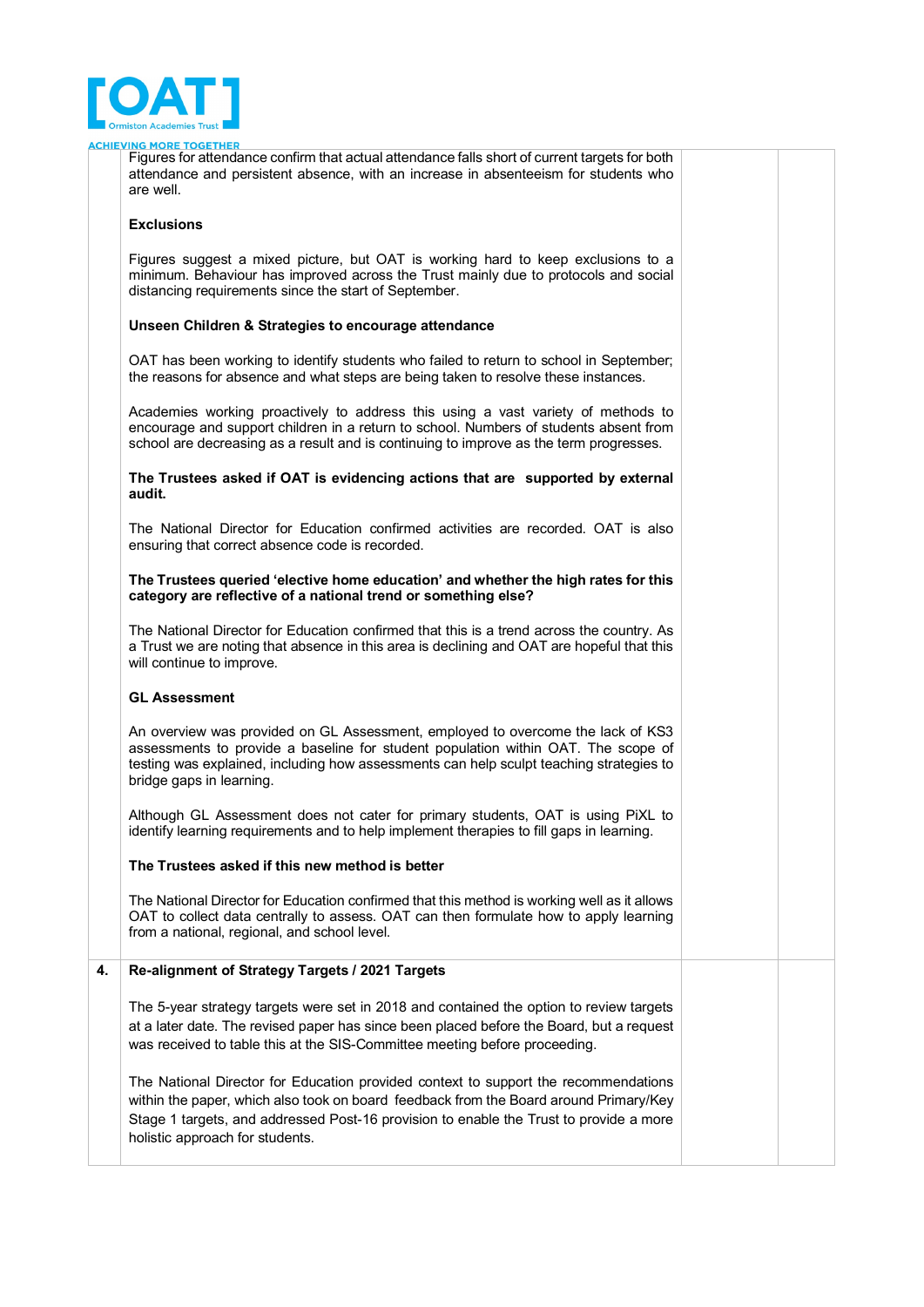

#### **2021 Targets**

The National Director for Education also provided an overview of the 2021 target process explaining that targets have been set, taking into consideration a number of unknown parameters potentially facing academies within the current Covid-19 environment.

### **The Trustees asked what advice is being given to academies on tests and exams, across core subjects, next summer?**

The National Director for Education confirmed that some Key Stage 4 and 5 testing is taking place as normal although the timing of these may be delayed in order to allow academies time to cover gaps in learning.

**The Trustees support the work being undertaken to realign the 5-year strategy and 2021 targets.** 

#### **5. Deployment of Lead Practitioners**

The National Director of Teaching and Training confirmed that Lead Practitioners, formerly known as Regional Lead Practitioners, are an integral part of the school improvement strategy moving forward and provided a presentation to Trustees to explain:

- How Lead Practitioners are deployed across the Trust;
- How their work is set and evaluated; and
- OATs strategy for the future.

At present there are 11 Lead Practitioners working in both full-time / part-time roles across the Trust where need is greatest; Working to strict assignment briefs to ensure that the expectations of work are managed, activities completed can be tracked, and outcomes monitored closely via Progress Boards. Any concerns can then be highlighted and remedial actions overseen, by the National Director for Teaching and Training.

In addition to academy assignments, Lead Practitioners will also be involved in supporting a National Assignment brief one day per week to help support the wider OAT community. The subject for these will be determined via discussions in regional forums, and through collaboration with Regional Directors and the National Director of Education. These will focus on the subjects of Continuing Professional Development (CPD) and curriculum. Materials will be accessible centrally and support can be booked with Lead Practitioners.

An example of this is the Bridging Curriculum that was developed earlier this year. The work was well received and the reaction from the teaching staff was positive.

# **The Trustees acknowledged that the strategy provides a good basis but are there other structures beneath this?**

The National Director for Teaching and Training confirmed that OAT currently has 14 subject network development meetings taking place across the OAT community that support and help educate subject leads within academies. This provides a platform to share best practice, share concerns and help improve quality of teaching moving forward.

The Chief Executive Offer confirmed that the relationship between the Lead Practitioners and national subject leads has developed well since its inception.

Internal recruitment opportunities and succession for Lead Practitioners was discussed, including the Aspiring Leaders programme, which currently has 100 members.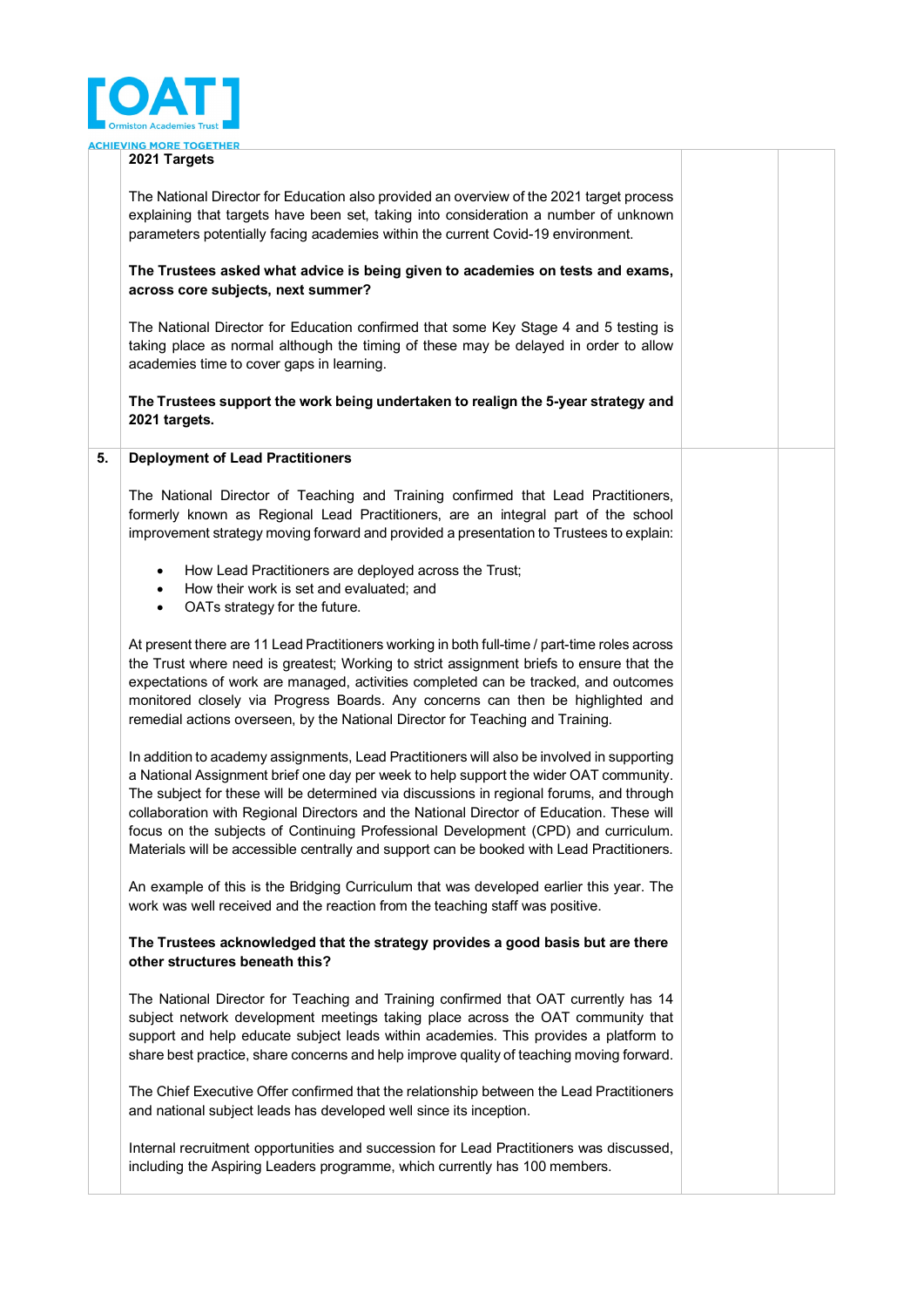

|    | <u>ORE TOGETHER</u><br>The Trustees asked is there is data available to validate how effective this role is.                                                                                                                                                                                                                                                                                                                                      |  |
|----|---------------------------------------------------------------------------------------------------------------------------------------------------------------------------------------------------------------------------------------------------------------------------------------------------------------------------------------------------------------------------------------------------------------------------------------------------|--|
|    | The National Director for Teaching and Training confirmed that there is no data available<br>as yet due these being relatively new roles.                                                                                                                                                                                                                                                                                                         |  |
|    | The National Director for Education confirmed that Lead Practitioners are one element of<br>OATs approach to improve the quality of teaching staff. OAT is using the SKIIT to recruit<br>the best teachers; providing CPD training to improve the knowledge to existing staff, and<br>support from Lead Practitioners in providing coaching, mentoring and intervention work.                                                                     |  |
|    | The geographic deployment of Lead Practitioners and the strategic development of the<br>role was discussed with the National Director for Education confirming that plans are to<br>expand provision from 11 Lead Practitioners to 36 so that OAT can support more schools<br>across the Trust and ensure that provision is more in line with other MATs nationally.                                                                              |  |
|    | The Trustees asked if there was provision for primary?                                                                                                                                                                                                                                                                                                                                                                                            |  |
|    | The National Director for Education confirmed that there are two SEND Lead Practitioners<br>and a PiXL Primary Lead.                                                                                                                                                                                                                                                                                                                              |  |
|    | The Trustees asked for more information on how the increase numbers of Lead<br>Practitioners would be managed if going from 11 to 36.                                                                                                                                                                                                                                                                                                             |  |
|    | The National Director for Teaching and Training confirmed that Senior Lead Practitioners<br>would be engaged to provide support.                                                                                                                                                                                                                                                                                                                  |  |
|    | The Trustees thanked The National Director for Teaching and Training for the update and<br>look forward to hearing further developments.                                                                                                                                                                                                                                                                                                          |  |
| 6. | <b>Update on Alternative Provision</b>                                                                                                                                                                                                                                                                                                                                                                                                            |  |
|    | The National Director for Education provided an update on plans to address alternative<br>provision across the Trust. Outlining that the provision is needed to develop support to<br>students requiring short term intensive support therapy to resolve behavioral issues whilst<br>continuing to be taught the full curriculum. The hope is to support children back into the<br>school environment and avoid the need for permanent exclusion. |  |
|    | By providing short-term intensive therapy to students it is hoped that the number of<br>children moving to permanent exclusion will reduce over time. The quality of provision will<br>be the differentiator and OAT will draw on staff specialising in challenging behaviour to<br>help coordinate activities and deliver the curriculum.                                                                                                        |  |
|    | The National Director for Teaching and Training confirmed that additional training will also<br>be available to staff via internal resources.                                                                                                                                                                                                                                                                                                     |  |
|    | Trustees suggested working with parents to help maximise the impact of the support<br>being provided to students.                                                                                                                                                                                                                                                                                                                                 |  |
|    | The geographical challenges faced in identifying suitable premises was overviewed and<br>updated recommendations outlined to move the initiative forward in Stoke where the<br>Estates Team will work in partnership with the Local Authority to identify premises to serve<br>three local academies.                                                                                                                                             |  |
|    |                                                                                                                                                                                                                                                                                                                                                                                                                                                   |  |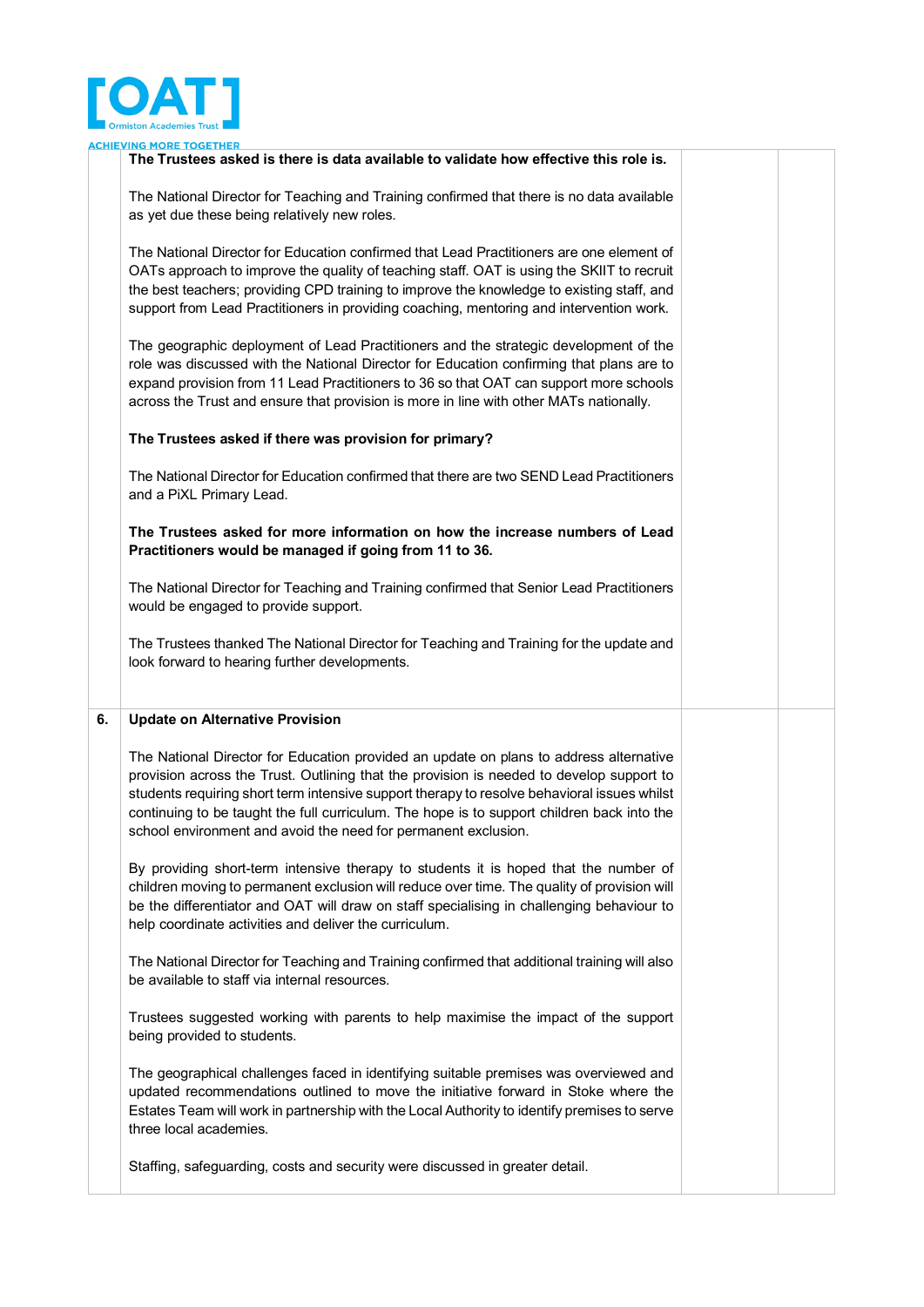

**NG MORE TOGETHER** 

**The Trustees asked for more information on how the initiative would impact on budgets.** The National Director for Education confirmed that a business plan will be developed to support the initiative but confirmed that provision will be funded internally without the need for external support from the Local Authority. The Trustees thanked the National Director for Education for providing the update and would welcome a further update once more information is available for provision, staffing, costs, and security. **7. Post-16** The National Director for Education provided historical context for any members not present at previous meetings to discuss post-16 provision within OAT. The subject was initially raised in Spring 2020 and has since been open to further investigation to establish viability and engage with academies to provide business plans to support continued provision. The Chief Executive Officer confirmed that paper has been tabled at this committee in order to address the educational impact of suggested recommendations. The paper will also be presented to the Finance and Capital Committee for review. The findings from investigations into current provision along with sixth form business plans have been shared with Trustees. The meeting considered the benefits and possible risks involved in a range of scenarios. In depth discussion and analysis of the issues brought agreement on a way forward. **The Trustees agreed with the recommendation to continue sixth form provision at two centres after reviewing the evidence and business plans submitted, including any conditions applied.** On the matter of the third OAT sixth form centre, the Trustees were unable to find evidence to support the continuation of provision either from data supplied from OAT or from the business case submitted by the centre. Arguments for and against the closure were discussed at length but Trustees acknowledged that, although the business case was strong in terms of vision, it failed to provide any evidence or data to illustrate how provision could be improved or account for the additional number of students that would be required to make the offering viable. Trustees understand the passion of the academy for its sixth form but it is essential to ensure that the options available, and quality of provision, meets the best interest of students, who should be first and foremost in decision making. The Trustees therefore recommend that the centre cease accepting students whilst it works over the next two to three years to re-evaluate its sixth form provision and improve its curriculum offering; working with the local authority and education providers to build effective partnerships in order to enhance provision and encourage student take-up. In addition, the centre will be subject to a partial or full rebuild. It is suggested that focus be placed on completing any necessary work before reopening, and also to focus on KS3 and KS4 provision to help improve curriculum delivery, which in turn may help improve number of students wishing to engage at sixth-form level.

By taking this step the academy can then work closely with OAT to build an effective plan to revitalise sixth form provision. Once areas of concern have been addressed and a proper plan in place the sixth form could look to reopen.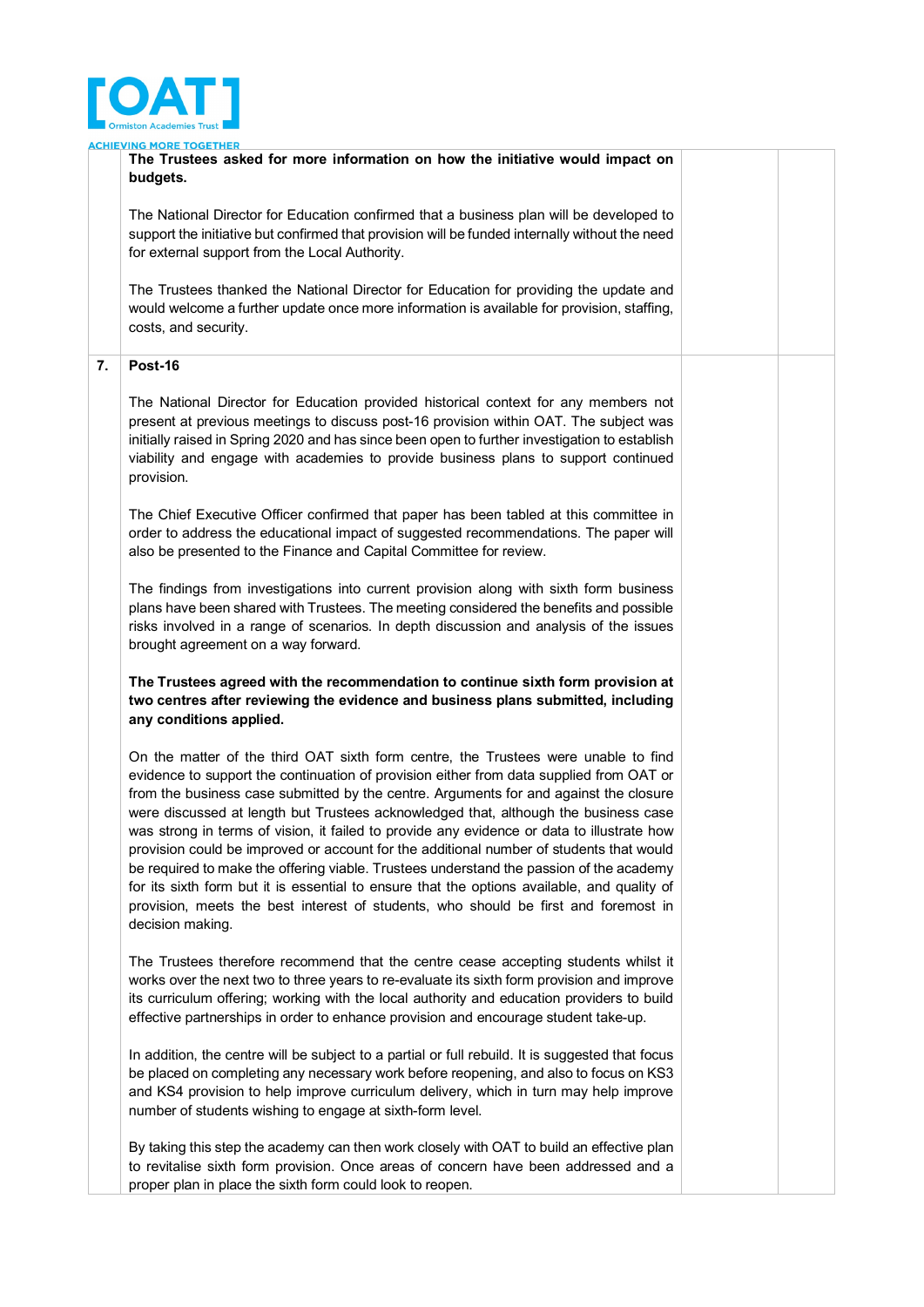

**The Trustees agreed with the recommendation to maintain sixth form provision in two academies.**

**The Trustees would like to amend the third recommendation. They would like to reject the request to close the centre and would like this recommendation altered so that the centre is 'mothballed'. This will mean the centre does not accept any future cohort whilst building work is completed and the sixth-form provision is reviewed, revitalised and relaunched in two to three years' time.** 

# **8. Risk Sheets**

IB sent apologies as unable to rejoin the meeting for the final section of the meeting.

The National Director for Education provided an overview of academies identified as being of high risk, which contained feedback obtained from Regional Directors. An overview of each academy was relayed and discussed at length with Trustees.

# **Questions**

**The Trustees asked what support could be provided across all academies to help support schools who are at risk to help improve performance.** 

The National Director for Education confirmed that resources have improved over the past 12 months and leadership provision is robust. In addition to Regional Directors, a Director of Primary and SEND was engaged in 2019 who has been proactive in driving forward best practice, aligning curriculum, and providing commonality across the board.

The role of Lead Practitioners (formerly Lead Practitioners) was also discussed in helping to improve quality of teaching.

The Director for Teaching and Training confirmed that support from OAT has shifted significantly over the past two years. The School Improvement strategy has been updated and these changes will start to see positive results in coming years. OATs training capability has also improved significantly and there are a number of training options available for teachers, principals, and those in leadership roles. An example of this is 'Into leadership' which has been in place for a year.

The Chief Executive Offer confirmed that the strength of our leadership has evolved and is far more robust as a result.

# **The Trustees asked if OAT has all the resources it needs?**

The National Director for Education confirmed that OAT needs more resources in order to cater for the needs across the Trust. At present time there are 11 Lead Practitioners and two Executive Principals. However, there is a plan to create more roles in this area and it is hoped that when budgets are repurposed, OAT will receive the support of Trustees to help drive forward these changes.

# **The Trustees questioned what support is available to principals who have finished their induction year support with OAT?**

The National Director for Education confirmed that resource goes where it is needed the most which includes new leadership support. Support needs to be catered to the needs to the whole principal population as some experienced principals will experience times of